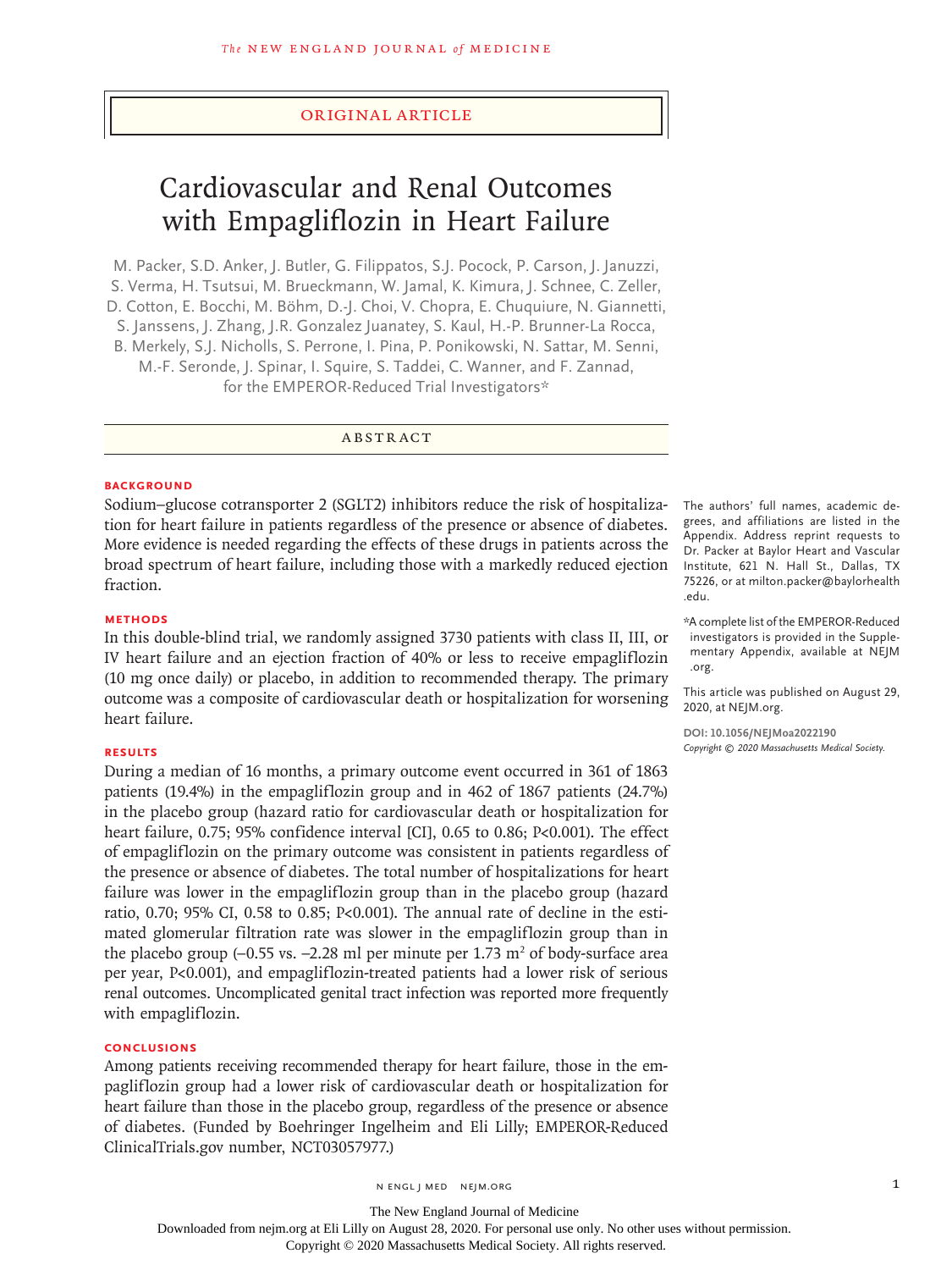N PATIENTS WITH TYPE 2 DIABETES, SO-<br>dium-glucose cotransporter 2 (SGLT2) in-<br>hibitors reduce the risk of hospitalization for<br>heart failure and the risk of serious adverse renal n patients with type 2 diabetes, sodium–glucose cotransporter 2 (SGLT2) inhibitors reduce the risk of hospitalization for events, benefits that are not seen with other antihyperglycemic drugs. In large-scale, randomized, placebo-controlled trials, the risk of hospitalization for heart failure was 30 to 35% lower among patients who received SGLT2 inhibitors than among those who received placebo<sup>1</sup>; this benefit was most striking in patients who had a left ventricular ejection fraction of 30% or less before treatment.<sup>2</sup> In addition, the risk of progression of renal disease (including the occurrence of renal death or the need for dialysis or renal transplantation) was 35 to 50% lower among patients who received SGLT2 inhibitors than among those who received placebo.<sup>1</sup> These cardiorenal benefits cannot be explained by an action of SGLT2 inhibitors to lower blood glucose, since similar effects have not been seen with other antidiabetic drugs that have greater antihyperglycemic actions.3

These observations are consistent with the hypothesis that SGLT2 inhibitors may slow the progression of cardiac and renal disease, regardless of cause and independent of the presence or absence of diabetes.<sup>3</sup> The Dapagliflozin and Prevention of Adverse Outcomes in Heart Failure (DAPA-HF) trial showed a reduction in the risk of cardiovascular death or hospitalization for heart failure with dapagliflozin in patients regardless of the presence or absence of diabetes<sup>4</sup>; this trial primarily enrolled patients with mildto-moderate degrees of left ventricular systolic dysfunction and increases in natriuretic peptide levels. In the Empagliflozin Outcome Trial in Patients with Chronic Heart Failure and a Reduced Ejection Fraction (EMPEROR-Reduced), we evaluated empagliflozin in a population of patients with chronic heart failure and a reduced ejection fraction (with or without diabetes) that was enriched for patients with a greater severity of left ventricular systolic dysfunction.

# Methods

# **Trial Design and Oversight**

Details regarding the design of this randomized, double-blind, parallel-group, placebo-controlled, event-driven trial have been reported previously.<sup>5</sup> The trial was performed at 520 centers in 20 countries. The protocol and the statistical analysis plan are available (as a single PDF file) with the full text of this article at NEJM.org. The ethics committee at each trial center approved the trial, and all the patients provided written informed consent. The sponsors were Boehringer Ingelheim and Eli Lilly.

The executive committee developed and amended the protocol and had scientific oversight on the development of the statistical analysis plan, the case report forms, the recruitment of patients, the quality and thoroughness of follow-up, and the analysis of data. The academic members of the executive committee provided an independent interpretation of the results. An independent data and safety monitoring committee reviewed the safety data and the results of an interim analysis according to prespecified stopping boundaries. The statistical analyses were performed by employees of the sponsor with the oversight of the academic trial leadership, and an independent statistician replicated and verified the analyses. The first author, who had unrestricted access to the data, prepared the first draft of the manuscript, which was then reviewed and edited by all the authors. The authors made the decision to submit the manuscript for publication, assume full responsibility for the accuracy and completeness of the analyses, and attest to the fidelity of the trial to the protocol and the statistical analysis plan.

#### **Patients**

Adults (≥18 years of age) who had chronic heart failure (functional class II, III, or IV) with a left ventricular ejection fraction of 40% or less were eligible to participate in the trial. All the patients were receiving appropriate treatments for heart failure, including diuretics, inhibitors of the renin–angiotensin system and neprilysin, betablockers, mineralocorticoid receptor antagonists, and, when indicated, cardiac devices.

The intent of the trial was to enroll patients with heart failure who were at increased risk for a serious heart failure event. We limited the number of patients who had an ejection fraction of more than 30% by requiring a history of hospitalization for heart failure within the previous 12 months or a particularly high level of N-terminal prohormone of brain natriuretic peptide

2 N ENGL J MED NEJM.ORG

The New England Journal of Medicine

Downloaded from nejm.org at Eli Lilly on August 28, 2020. For personal use only. No other uses without permission.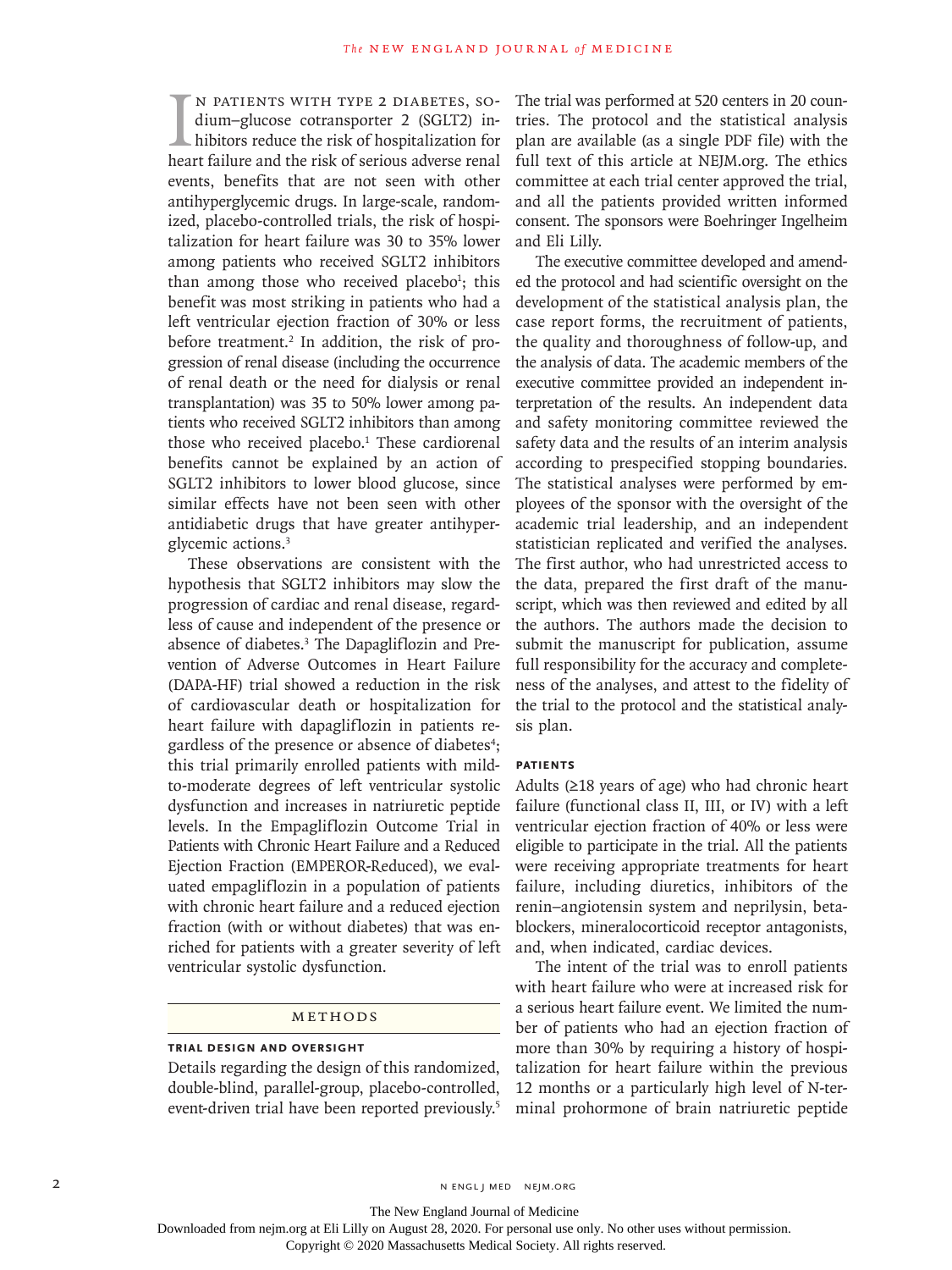per milliliter in those with an ejection fraction of 31 to 35% or a level of at least 2500 pg per milliliter in those with an ejection fraction of 36 to 40%, as compared with a level of at least 600 pg per milliliter in those with an ejection fraction of 30% or less.<sup>6</sup> These NT-proBNP thresholds were doubled in patients with atrial fibrillation.5 The key inclusion and exclusion criteria are provided in the Supplementary Appendix, available at NEJM.org.

# **Trial Visits and Follow-up**

After a screening period of 4 to 28 days, patients who fulfilled the eligibility criteria were randomly assigned in a 1:1 ratio to receive either empagliflozin (at a dose of 10 mg daily) or placebo in addition to their usual therapy for heart failure. The dose of empagliflozin was selected on the basis of the reduction in the risk of cardiovascular death or hospitalization for heart failure that had been previously reported with this dose in patients with type 2 diabetes.<sup>7</sup> Randomization was performed with an interactive-response system that used a permuted-block design and was stratified according to geographical region (North America, Latin America, Europe, Asia, or other), diabetes status at screening, and the estimated glomerular filtration rate (GFR) at screening (<60 or ≥60 ml per minute per 1.73 m<sup>2</sup> of bodysurface area), according to the Chronic Kidney Disease Epidemiology Collaboration (CKD-EPI) equation. After randomization, all appropriate treatments for heart failure or other medical conditions could be initiated or altered at the clinical discretion of the health care provider, according to each patient's needs.

Every 2 to 3 months, we evaluated patients at trial visits to assess outcomes and adverse events. We periodically evaluated vital signs, body weight, glycated hemoglobin level, NT-proBNP level, and renal function. In addition, we assessed the patients' quality of life using the Kansas City Cardiomyopathy Questionnaire. We reevaluated the estimated GFR 23 to 45 days after the discontinuation of empagliflozin or placebo in order to allow for an evaluation of the effect of treatment independent of the presence of the SGLT2 inhibitor. All the patients were followed for the occurrence of prespecified outcomes for the entire duration of the trial, regardless of wheth-

(NT-proBNP), including a level of at least 1000 pg er they were adherent to the trial regimens or procedures.

# **Primary and Secondary Outcomes**

The primary outcome and the first two secondary outcomes were included in a hierarchical testing procedure, as described in the Statistical Analysis section. The primary outcome was a composite of adjudicated cardiovascular death or hospitalization for heart failure, analyzed as the time to the first event. The first secondary outcome was the occurrence of all adjudicated hospitalizations for heart failure, including first and recurrent events. The second secondary outcome was the rate of the decline in the estimated GFR during double-blind treatment.

Additional prespecified efficacy outcomes that were not part of the testing hierarchy (including a composite renal outcome, total hospitalizations for any reason, and quality of life) are described in the Supplementary Appendix. Safety analyses included all the patients who had received at least one dose of empagliflozin or placebo. A clinicalevents committee adjudicated fatal and nonfatal events in a blinded manner according to prespecified definitions, which are provided in the Supplementary Appendix.

# **Statistical Analysis**

We determined that a target number of 841 adjudicated primary outcome events would provide a power of 90% to detect a 20% lower relative risk of the primary outcome in the empagliflozin group than in the placebo group at a two-sided alpha level of 0.05. Assuming an annual incidence of the primary outcome of at least 15% per year in the placebo group and a recruitment period of 18 months, we established a planned enrollment of 2850 patients, with the option of increasing the enrollment to 4000 patients if the accumulation of primary outcome events was slower than expected. Accordingly, the number of patients undergoing randomization was increased to 3600 with no change to the target number of events. This increase in sample size was made without any knowledge of unblinded trial data and before the planned formal interim analysis of efficacy by the data and safety monitoring committee. This committee carried out one prespecified interim efficacy analysis after the occurrence of approximately 500 primary outcome events, with

The New England Journal of Medicine

Downloaded from nejm.org at Eli Lilly on August 28, 2020. For personal use only. No other uses without permission.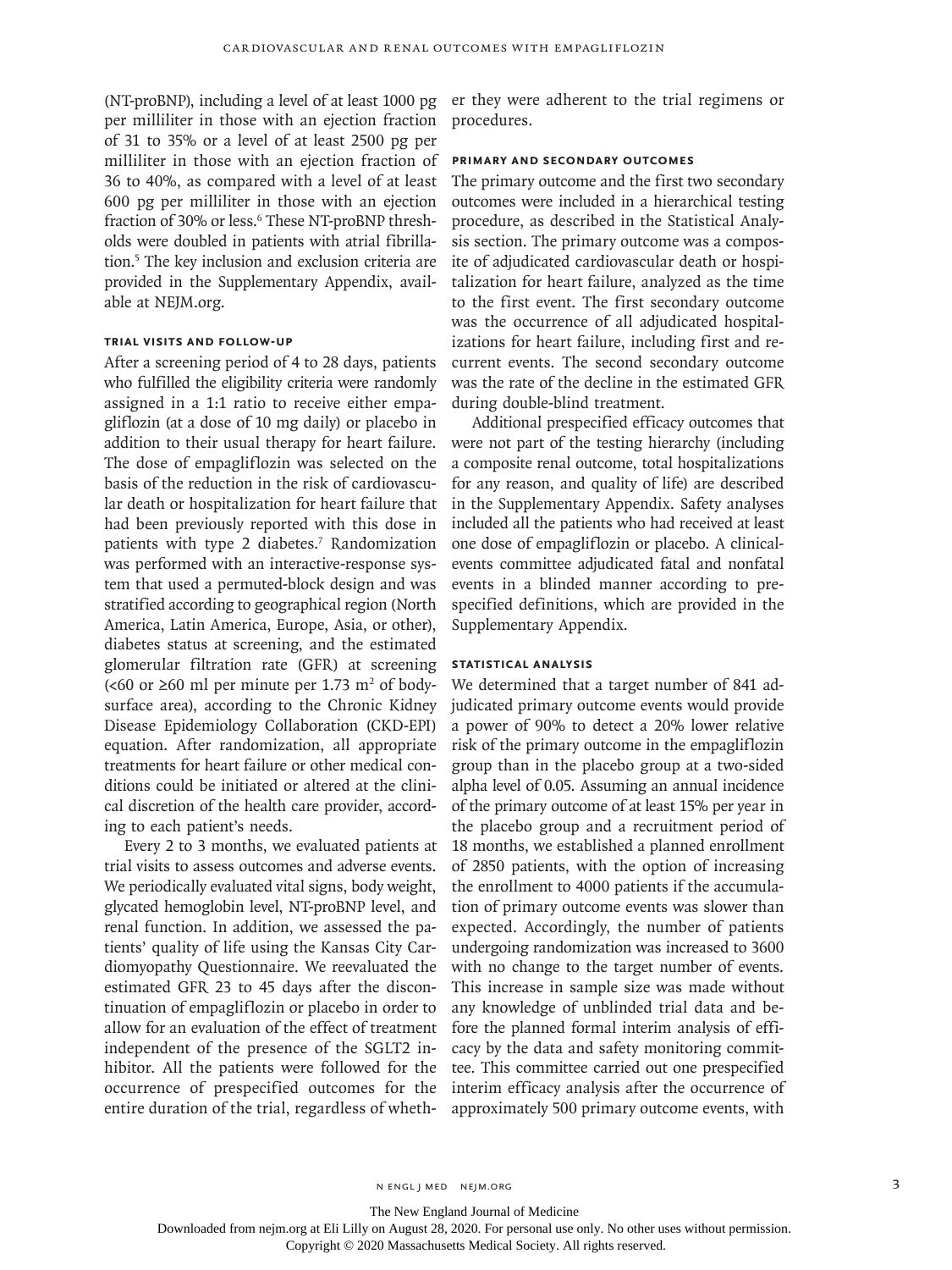| Table 1. Characteristics of the Patients at Baseline.*      |                               |                         |  |  |
|-------------------------------------------------------------|-------------------------------|-------------------------|--|--|
| Characteristic                                              | Empagliflozin<br>$(N = 1863)$ | Placebo<br>$(N = 1867)$ |  |  |
| $Age - yr$                                                  | $67.2 \pm 10.8$               | $66.5 \pm 11.2$         |  |  |
| Female sex - no. (%)                                        | 437 (23.5)                    | 456 (24.4)              |  |  |
| Race - no. (%) <sup>+</sup>                                 |                               |                         |  |  |
| White                                                       | 1325(71.1)                    | 1304 (69.8)             |  |  |
| <b>Black</b>                                                | 123(6.6)                      | 134(7.2)                |  |  |
| Asian                                                       | 337(18.1)                     | 335 (17.9)              |  |  |
| Other or missing                                            | 78 (4.2)                      | 94(5.0)                 |  |  |
| Region - no. (%)                                            |                               |                         |  |  |
| North America                                               | 212(11.4)                     | 213(11.4)               |  |  |
| Latin America                                               | 641 (34.4)                    | 645 (34.5)              |  |  |
| Europe                                                      | 676 (36.3)                    | 677 (36.3)              |  |  |
| Asia                                                        | 248 (13.3)                    | 245(13.1)               |  |  |
| Other                                                       | 86(4.6)                       | 87(4.7)                 |  |  |
| NYHA functional class - no. (%)                             |                               |                         |  |  |
| $\mathbf{H}$                                                | 1399 (75.1)                   | 1401 (75.0)             |  |  |
| $\mathbf{III}$                                              | 455 (24.4)                    | 455 (24.4)              |  |  |
| IV                                                          | 9(0.5)                        | 11(0.6)                 |  |  |
| Body-mass index;                                            | $28.0 + 5.5$                  | $27.8 + 5.3$            |  |  |
| Heart rate - beats/min                                      | $71.0 \pm 11.7$               | $71.5 \pm 11.8$         |  |  |
| Systolic blood pressure - mm Hg                             | $122.6 \pm 15.9$              | $121.4 \pm 15.4$        |  |  |
| Left ventricular ejection fraction                          |                               |                         |  |  |
| Mean value                                                  | $27.7 + 6.0$                  | $27.2 + 6.1$            |  |  |
| Value of ≤30% – no. (%)                                     | 1337 (71.8)                   | 1392 (74.6)             |  |  |
| NT-proBNP                                                   |                               |                         |  |  |
| Median value (IQR) - pg/ml                                  | 1887 (1077-3429)              | 1926 (1153-3525)        |  |  |
| Value of $\geq$ 1000 pg/ml — no./total no. (%)              | 1463/1862 (78.6)              | 1488/1866 (79.7)        |  |  |
| Cause of heart failure - no. (%)                            |                               |                         |  |  |
| Ischemic                                                    | 983 (52.8)                    | 946 (50.7)              |  |  |
| Nonischemic                                                 | 880 (47.2)                    | 921 (49.3)              |  |  |
| Cardiovascular history - no. (%)                            |                               |                         |  |  |
| Hospitalization for heart failure in ≤12 mo                 | 577 (31.0)                    | 574 (30.7)              |  |  |
| Atrial fibrillation                                         | 664 (35.6)                    | 705 (37.8)              |  |  |
| Diabetes mellitus                                           | 927 (49.8)                    | 929 (49.8)              |  |  |
| Hypertension                                                | 1349 (72.4)                   | 1349 (72.3)             |  |  |
| Estimated glomerular filtration rate                        |                               |                         |  |  |
| Mean value - ml/min/1.73 m <sup>2</sup>                     | $61.8 \pm 21.7$               | $62.2 \pm 21.5$         |  |  |
| Value of <60 ml/min/1.73 m <sup>2</sup> - no./total no. (%) | 893/1862 (48.0)               | 906/1866 (48.6)         |  |  |

The New England Journal of Medicine Downloaded from nejm.org at Eli Lilly on August 28, 2020. For personal use only. No other uses without permission.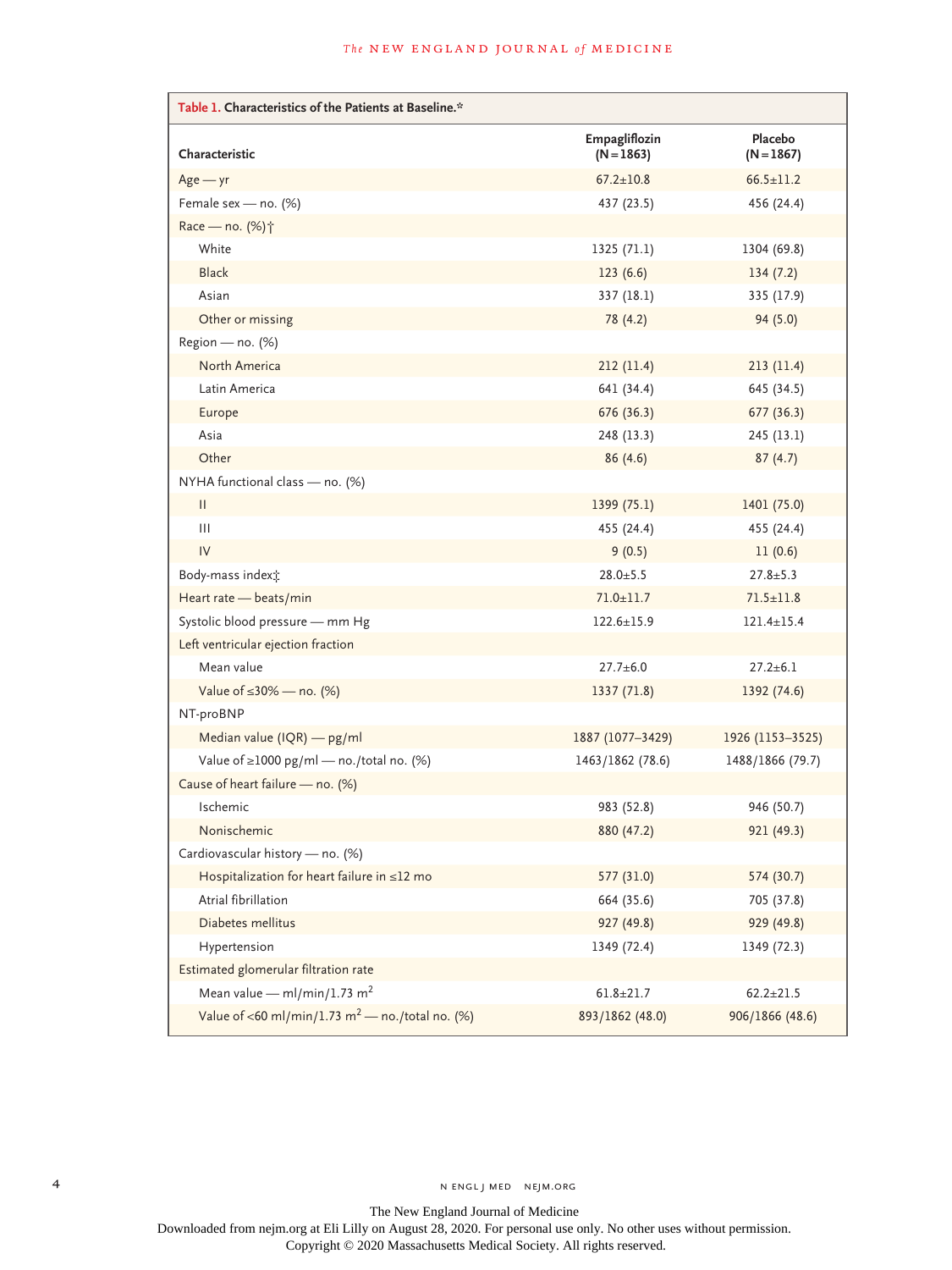| Table 1. (Continued)                    |                               |                         |  |  |
|-----------------------------------------|-------------------------------|-------------------------|--|--|
| Characteristic                          | Empagliflozin<br>$(N = 1863)$ | Placebo<br>$(N = 1867)$ |  |  |
| Heart failure medication - no. $(\%)$   |                               |                         |  |  |
| Renin-angiotensin inhibitor             |                               |                         |  |  |
| Without neprilysin inhibitor            | 1314 (70.5)                   | 1286 (68.9)             |  |  |
| With neprilysin inhibitor               | 340 (18.3)                    | 387 (20.7)              |  |  |
| Mineralocorticoid receptor antagonist   | 1306 (70.1)                   | 1355 (72.6)             |  |  |
| Beta-blocker                            | 1765 (94.7)                   | 1768(94.7)              |  |  |
| Device therapy — no. $(\%)$             |                               |                         |  |  |
| Implantable cardioverter-defibrillator¶ | 578 (31.0)                    | 593 (31.8)              |  |  |
| Cardiac resynchronization therapy       | 220 (11.8)                    | 222 (11.9)              |  |  |

\* Plus–minus values are means ±SD. Percentages may not total 100 because of rounding. IQR denotes interquartile range, NT-proBNP N-terminal prohormone of brain natriuretic peptide, and NYHA New York Heart Association.

† Race was reported by the patients. Those who identified with more than one race or with no race were classified as "other."

‡ The body-mass index is the weight in kilograms divided by the square of the height in meters.

§ Inhibitors of the renin–angiotensin system include angiotensin-converting–enzyme inhibitors and angiotensin-receptor blockers.

¶ This category includes all the patients with an implantable cardioverter–defibrillator regardless of the presence or absence of cardiac resynchronization therapy.

‖ This category includes all the patients who were receiving cardiac resynchronization therapy regardless of the presence or absence of a defibrillator.

the possibility of recommending early termination of the trial if a benefit associated with empagliflozin was significant at a one-sided alpha level of approximately 0.001 with respect to both the primary outcome and cardiovascular death alone.

The primary analysis was performed according to the intention-to-treat principle and included all the data that had been obtained up to the end of the planned treatment period for all the patients who had undergone randomization. Between-group differences in the primary outcome were assessed for statistical significance with the use of a Cox proportional-hazards model, with prespecified covariates of age, sex, geographical region, diabetes status at baseline, left ventricular ejection fraction, and estimated GFR at baseline.

If the between-group difference in the primary outcome was significant, the two key secondary outcomes were prespecified to be analyzed in a stepwise hierarchical manner to preserve the overall type I error rate at 0.0496 (two-sided) after accounting for one interim analysis. The first secondary outcome — total (first and recurrent)

hospitalizations for heart failure — was evaluated with the use of a joint frailty model that accounted for informative censoring because of cardiovascular death. The second secondary outcome (the slope of the change in the estimated GFR) was evaluated at an alpha level of 0.001. The remaining alpha level after hierarchical testing will be applied to a patient-level meta-analysis that will be performed on the data sets from the current trial and from a parallel trial, Empagliflozin Outcome Trial in Patients with Chronic Heart Failure and a Preserved Ejection Fraction (EMPEROR-Preserved).

#### **RESULTS**

#### **Patients**

From April 2017 through November 2019, a total of 7220 patients were screened for eligibility, and 3730 were randomly assigned to receive either empagliflozin (1863 patients) or placebo (1867 patients) (Fig. S1 in the Supplementary Appendix). The reasons for screening failure are

The New England Journal of Medicine

Downloaded from nejm.org at Eli Lilly on August 28, 2020. For personal use only. No other uses without permission.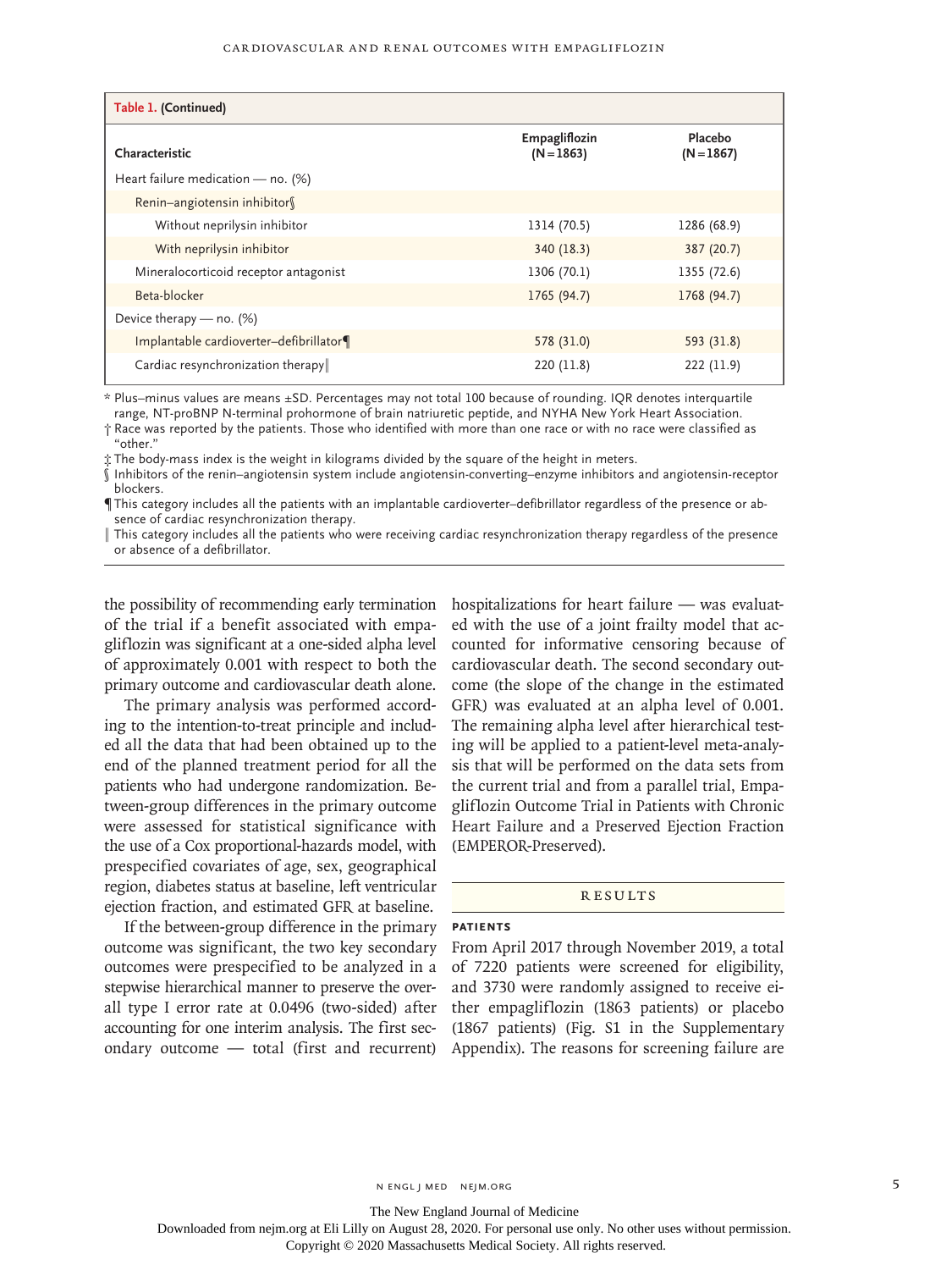| Variable                                                                      | Empagliflozin $(N = 1863)$ |                          | Placebo $(N=1867)$      |                          | <b>Hazard Ratio or Absolute</b><br>Difference (95% CI) ; | P Value |
|-------------------------------------------------------------------------------|----------------------------|--------------------------|-------------------------|--------------------------|----------------------------------------------------------|---------|
|                                                                               |                            | events/100<br>patient-yr |                         | events/100<br>patient-yr |                                                          |         |
| Primary composite outcome - no. (%)                                           | 361 (19.4)                 | 15.8                     | 462 (24.7)              | 21.0                     | 0.75 (0.65 to 0.86)                                      | < 0.001 |
| Hospitalization for heart failure                                             | 246 (13.2)                 | 10.7                     | 342 (18.3)              | 15.5                     | 0.69 (0.59 to 0.81)                                      |         |
| Cardiovascular death                                                          | 187(10.0)                  | 7.6                      | 202(10.8)               | 8.1                      | 0.92 (0.75 to 1.12)                                      |         |
| Secondary outcomes specified in hierarchical testing<br>procedure             |                            |                          |                         |                          |                                                          |         |
| Total no. of hospitalizations for heart failure                               | 388                        |                          | 553                     |                          | 0.70 (0.58 to 0.85)                                      | < 0.001 |
| Mean slope of change in eGFR — ml/min/1.73 m <sup>2</sup><br>per year:        | $-0.55 \pm 0.23$           |                          | $-2.28 \pm 0.23$        |                          | 1.73 (1.10 to 2.37)                                      | < 0.001 |
| Other prespecified analyses                                                   |                            |                          |                         |                          |                                                          |         |
| Composite renal outcome - no. (%)                                             | 30(1.6)                    | 1.6                      | 58(3.1)                 | 3.1                      | 0.50 (0.32 to 0.77)                                      |         |
| Change in quality-of-life score on KCCQ at 52 weeks                           | $5.8 \pm 0.4$              |                          | $4.1 \pm 0.4$           |                          | 1.7 (0.5 to 3.0)                                         |         |
| No. of hospitalizations for any cause                                         | 1364                       |                          | 1570                    |                          | 0.85 (0.75 to 0.95)                                      |         |
| Death from any cause - no. (%)                                                | 249(13.4)                  | 10.1                     | 266(14.2)               | 10.7                     | 0.92 (0.77 to 1.10)                                      |         |
| Onset of new diabetes in patients with prediabetes<br>$-$ no./total no. (%)   | 71/632 (11.2)              | 9.3                      | 80/636 (12.6)           | 10.6                     | 0.86 (0.62 to 1.19)                                      |         |
| Laboratory and other measurements (adjusted change<br>from baseline to 52 wk) |                            |                          |                         |                          |                                                          |         |
| Glycated hemoglobin in patients with diabetes $-$ %                           | $-0.28 + 0.03$             |                          | $-0.12 \pm 0.03$        |                          | $-0.16$ ( $-0.25$ to $-0.08$ )                           |         |
| Hematocrit (%)                                                                | $1.98 \pm 0.10$            |                          | $-0.38+0.10$            |                          | 2.36 (2.08 to 2.63)                                      |         |
| Median NT-proBNP (IQR) - pg/ml                                                | $-244$ ( $-890$ to 260)    |                          | $-141$ ( $-784$ to 585) |                          | 0.87 (0.82 to 0.93)                                      |         |
| Body weight - kg                                                              | $-0.73 \pm 0.13$           |                          | $0.08 \pm 0.13$         |                          | $-0.82$ (-1.18 to $-0.45$ )                              |         |
| Systolic blood pressure - mm Hg                                               | $-2.4 \pm 0.4$             |                          | $-1.7+0.4$              |                          | $-0.7$ (-1.8 to 0.4)                                     |         |

\* Plus–minus values are means ±SE. IQR denotes interquartile range.

† All treatment effects are shown as hazard ratios, except for the slope of the change in the estimated glomerular filtration rate (GFR), the quality-of-life score, and the variables listed under laboratory and other measurements. For all hazard ratios or treatment differences without P values, the widths of the confidence intervals have not been adjusted for multiple comparisons, so the intervals should not be used to infer definitive treatment effects.

‡ The slope of the estimated GFR was analyzed on the basis of on-treatment data with a random coefficient model that included age and baseline estimated GFR as linear covariates and sex, region, baseline left ventricular ejection fraction, baseline diabetes status, baseline estimated GFR according to time, and treatment according to time interactions as fixed effects; the model allows for randomly varying slope and intercept between patients.

§ The composite renal outcome includes chronic dialysis or renal transplantation or a sustained reduction of 40% or more in the estimated GFR or a sustained estimated GFR of less than 15 ml per minute per 1.73 m<sup>2</sup> in patients with a baseline estimated GFR of 30 ml per minute per 1.73 m<sup>2</sup> or more or a sustained estimated GFR of less than 10 ml per minute per 1.73  $m^2$  in those with a baseline estimated GFR of less than 30 ml per minute per 1.73  $m^2$ .

¶The clinical summary score on the Kansas City Cardiomyopathy Questionnaire (KCCQ) ranges from 0 to 100, with higher scores indicating a better quality of life.

‖ NT-proBNP was analyzed with the use of a geometric mean ratio because modeling was performed on log-transformed data.

n engl j med

Downloaded from nejm.org at Eli Lilly on August 28, 2020. For personal use only. No other uses without permission.<br>Copyright © 2020 Massachusetts Medical Society. All rights reserved. Downloaded from nejm.org at Eli Lilly on August 28, 2020. For personal use only. No other uses without permission. Copyright © 2020 Massachusetts Medical Society. All rights reserved. The New England Journal of Medicine The New England Journal of Medicine ENGL) MED

nejm.org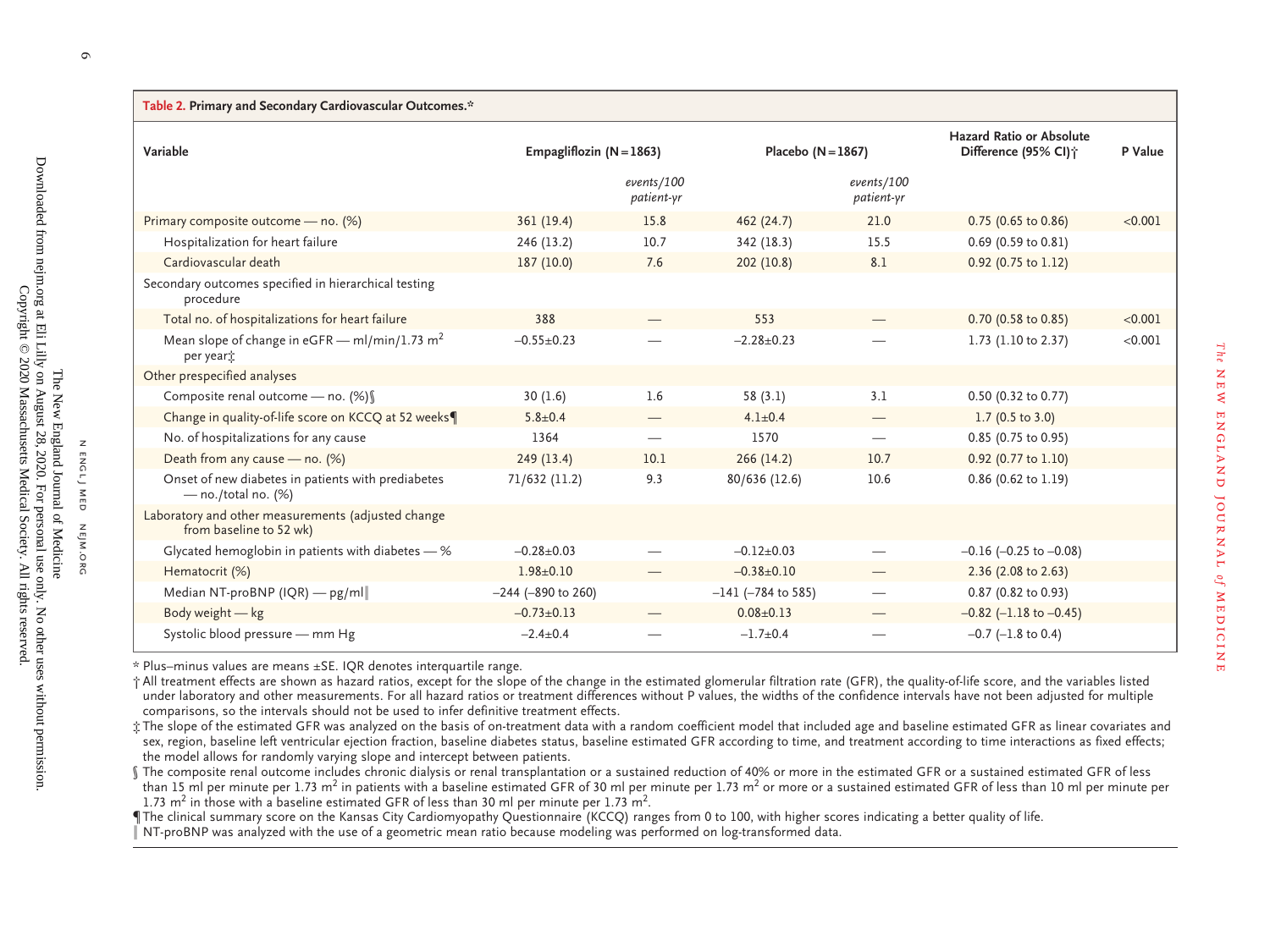described in Table S1. The baseline characteristics of the patients in the two trial groups were similar (Table 1). Half the patients had a history of diabetes, 73% had a left ventricular ejection fraction of 30% or less, 79% had a NT-proBNP level of at least 1000 pg per milliliter, 48% had an estimated GFR of less than 60 ml per minute per 1.73 m<sup>2</sup>, and nearly 20% were receiving an angiotensin receptor–neprilysin inhibitor.

The final date of follow-up data collection for the double-blind treatment period was April 29, 2020. Four patients in the placebo group did not receive placebo. In addition, empagliflozin or placebo was stopped prematurely for reasons other than death in 303 patients (16.3%) in the empagliflozin group and in 335 patients (18.0%) in the placebo group. A total of 21 patients (0.6%) had unknown vital status at the end of the trial, in part related to operational challenges associated with coronavirus disease 2019 (Covid-19); 42 patients (20 in the placebo group and 22 in the empagliflozin group), including those with unknown vital status, were lost to follow-up at various times before the data cutoff. The median duration of follow-up was 16 months.

# **Primary Outcome**

The primary composite outcome of death from cardiovascular causes or hospitalization for heart failure occurred in 361 patients (19.4%) in the empagliflozin group and in 462 patients (24.7%) in the placebo group (hazard ratio, 0.75; 95% confidence interval [CI], 0.65 to 0.86; P<0.001) (Table 2 and Fig. 1A). The hazard ratios for the effect of empagliflozin on cardiovascular death and on the first hospitalization for heart failure were 0.92 (95% CI, 0.75 to 1.12) and 0.69 (95% CI, 0.59 to 0.81), respectively (Table 2 and Figs. S2 and S3). During the trial period, the number of patients who would need to have been treated with empagliflozin to prevent one primary event was 19 (95% CI, 13 to 37).

The effect of empagliflozin on the primary outcome was consistent across prespecified subgroups, including patients with diabetes and those without diabetes at baseline (Fig. 2 and Fig. S4). Among the patients who were receiving sacubitril–valsartan at baseline, the hazard ratio for the comparison between empagliflozin and placebo for the primary outcome was 0.64 (95% CI, 0.45 to 0.89), as compared with 0.77 (95% CI, 0.66 to 0.90) among those who were not receiving sacubitril–valsartan.

# **Secondary Outcomes**

Empagliflozin also favorably influenced the two prespecified secondary outcomes that were included in the hierarchical testing procedure. The total number of hospitalizations for heart failure was lower in the empagliflozin group than in the placebo group, with 388 events and 553 events, respectively (hazard ratio, 0.70; 95% CI, 0.58 to 0.85; P<0.001) (Table 2 and Fig. 1B). The rate of the decline in the estimated GFR over the duration of the double-blind treatment period was slower in the empagliflozin group than in the placebo group  $(-0.55 \text{ ml})$  per minute per 1.73 m<sup>2</sup> per year vs.  $-2.28$  ml per minute per 1.73 m<sup>2</sup> per year), for a between-group difference of 1.73 ml per minute per 1.73  $m^2$  per year (95% CI, 1.10 to 2.37; P<0.001) (Table 2 and Fig. 3).

# **Other Prespecified Outcomes**

In prespecified analyses that were not included in the testing hierarchy, a composite renal outcome (chronic dialysis or renal transplantation or a profound, sustained reduction in the estimated GFR) occurred in 30 patients (1.6%) in the empagliflozin group and in 58 patients (3.1%) in the placebo group (hazard ratio, 0.50; 95% CI, 0.32 to 0.77). In 966 patients with paired measurements before treatment and 23 to 45 days after the discontinuation of the trial regimens (which enabled assessment of the effects of empagliflozin independent of the presence of the drug), the estimated GFR declined by –0.93 ml per minute per  $1.73 \text{ m}^2$  (95% CI,  $-1.97$  to 0.11) in the empagliflozin group and by –4.21 ml per minute per 1.73  $m^2$  (95% CI, -5.26 to -3.17) in the placebo group. The effects of empagliflozin on patients' quality of life, total hospitalizations for any reason, and the frequency of new-onset diabetes are described in Table 2. A total of 249 patients (13.4%) in the empagliflozin group and 266 patients (14.2%) in the placebo group died from any cause (hazard ratio, 0.92; 95% CI, 0.77 to 1.10) (Fig. S5).

# **Biomarkers, Safety, and Sensitivity Analyses**

Changes from baseline to 52 weeks in values for glycated hemoglobin, hematocrit, NT-proBNP, body weight, and systolic blood pressure in the

n engl j med nejm.org 7

The New England Journal of Medicine

Downloaded from nejm.org at Eli Lilly on August 28, 2020. For personal use only. No other uses without permission.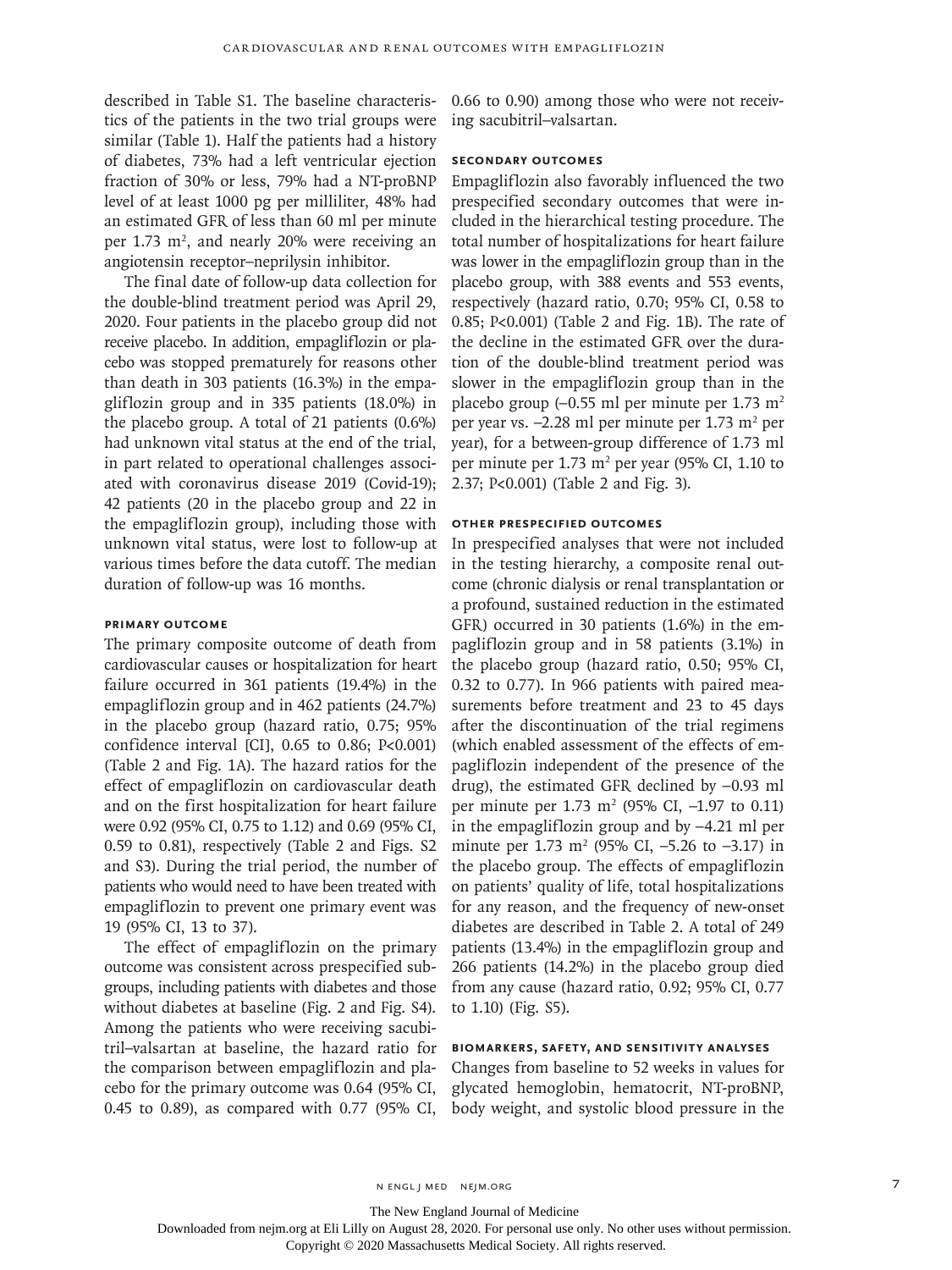

two groups are shown in Table 2. The 4 patients frequently with empagliflozin than with placebo. were excluded from the safety analyses. Uncom-

in the placebo group who did not receive placebo Adverse events of interest are listed in Table S2.

plicated genital tract infection was reported more account for missing follow-up data in 42 patients Several sensitivity analyses were performed to

8 N ENGL | MED NE| M.ORG

The New England Journal of Medicine

Downloaded from nejm.org at Eli Lilly on August 28, 2020. For personal use only. No other uses without permission.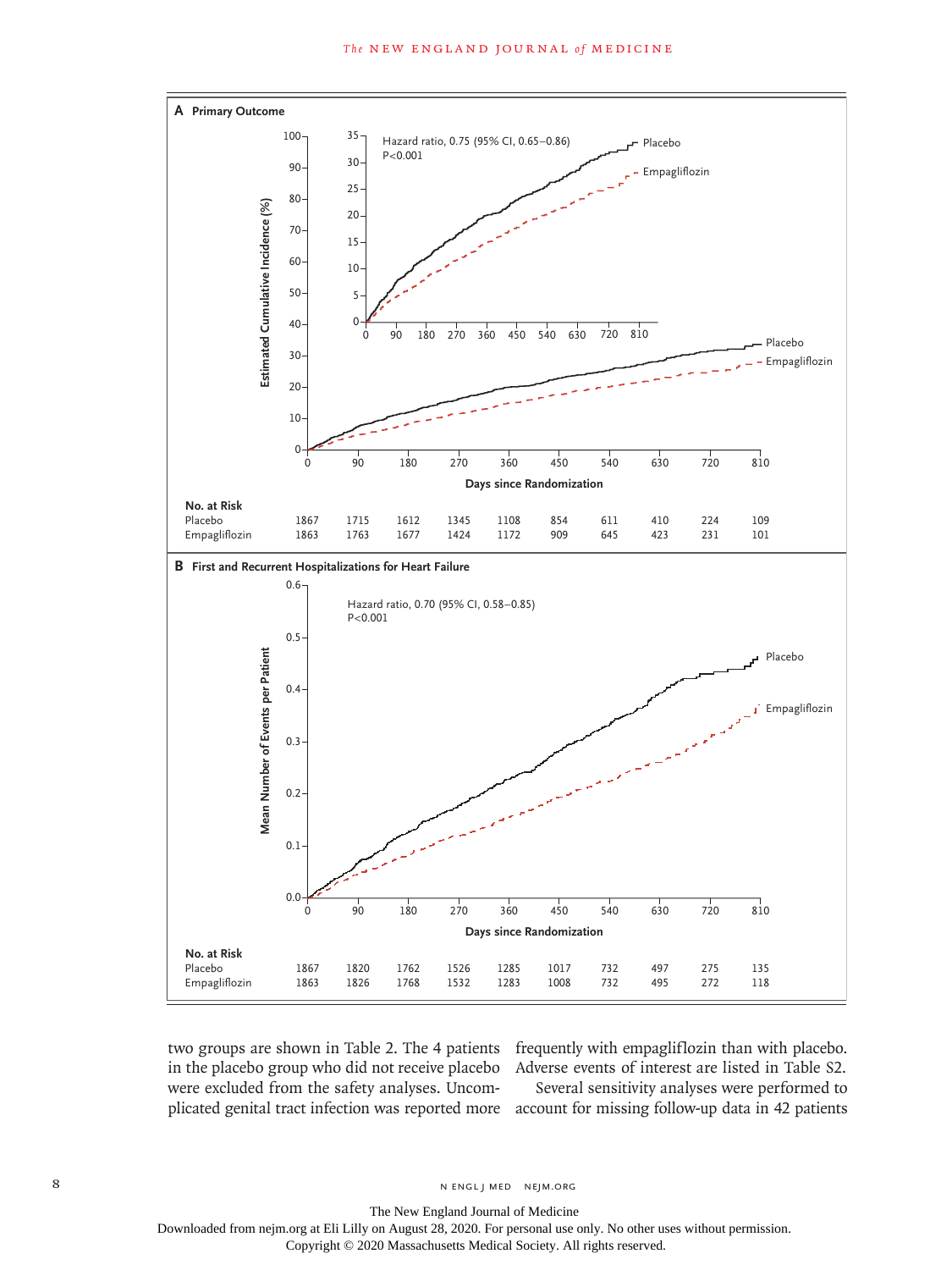# **Figure 1 (facing page). Primary Outcome and Total Hospitalizations for Heart Failure.**

Shown is the cumulative incidence of the primary composite outcome of cardiovascular death or hospitalization for heart failure (Panel A) and the total (first and recurrent) hospitalizations for heart failure, expressed as the mean number per patient (Panel B) in the empagliflozin group and the placebo group. The inset graph shows the data on an expanded y axis. The primary analysis was performed according to the intention-to-treat principle and included all the data that had been obtained up to the end of the planned treatment period for all the patients who had undergone randomization. The two outcomes were based on the central blinded adjudication of events reported by the investigators. For the analysis of the primary outcome, the assumption of proportional hazards was investigated, and no violations were observed.

and to consider competing risk. The results of these analyses, which are provided in Table S3, were similar to the results of the main analyses reported above.

# Discussion

In our trial, the combined risk of cardiovascular death or hospitalization for heart failure was 25% lower among the patients who received empagliflozin than among those who received placebo, a difference that was primarily related to a 31% lower risk of hospitalization for heart failure. These benefits were seen in patients receiving any of the currently recommended drugs for heart failure, including sacubitril–valsartan, and were seen regardless of the presence or absence of diabetes. In addition, empagliflozin was associated with a lower number of hospitalizations for heart failure and with a slower rate of decline in the estimated GFR; the latter effect was accompanied by a lower risk of serious renal outcomes.

Our findings with empagliflozin can be compared with the effects of dapagliflozin in the DAPA-HF trial.<sup>5</sup> The current trial was enriched for patients with a markedly reduced ejection fraction and increased levels of natriuretic peptides, as compared with the patients in the DAPA-HF trial (Table S4). Consequently, the incidence of the primary outcome was approximately 40% higher in the current trial than in the DAPA-HF trial. Our trial thus extends the benefits of SGLT2

inhibitors to patients with more advanced but stable heart failure.

In both the current trial and the DAPA-HF trial, the benefit of the SGLT2 inhibitor on the primary composite outcome was driven mainly by a reduction in hospitalizations for heart failure. The risk of cardiovascular death was 8% lower with empagliflozin than with placebo in our trial (hazard ratio, 0.92; 95% CI, 0.75 to 1.12) and was 18% lower with dapagliflozin in the DAPA-HF trial (hazard ratio, 0.82; 95% CI, 0.69 to 0.98). Of note, in large-scale trials involving patients with type 2 diabetes, the risk reductions in cardiovascular death among patients with similar cardiovascular histories (i.e., those with a prior myocardial infarction) were 41% for empagliflozin (hazard ratio, 0.59; 95% CI, 0.44 to 0.79) and 8% for dapagliflozin (hazard ratio, 0.92; 95% CI, 0.69 to 1.23).<sup>7,8</sup> Therefore, as noted by other investigators,<sup>1</sup> the effect of SGLT2 inhibitors on mortality appears to be heterogeneous, with no consistent evidence that one member of the drug class is superior to another with respect to the effects on survival.

In addition to the observed cardiovascular benefits, empagliflozin slowed the rate of decline in the estimated GFR during double-blind treatment, and the risk of the composite renal outcome was lower in the empagliflozin group than in the placebo group. When measurements were compared at the start and the end of the trial after the discontinuation of both empagliflozin and placebo, the estimated GFR declined more in the placebo group than in the empagliflozin group. These observations are consistent with the benefit observed in trials of SGLT2 inhibitors in patients with type 2 diabetes who largely did not have heart failure.<sup>1</sup> Accordingly, the ability of empagliflozin to favorably influence renal function is apparent in patients with diabetes, in those with heart failure, and in those with both conditions.

Uncomplicated genital tract infection was reported more frequently in the empagliflozin group. The frequency of hypoglycemia, lower limb amputation, and bone fracture did not differ between the two groups, even though these adverse events have been associated with the use of certain SGLT2 inhibitors in trials involving patients with type 2 diabetes.<sup>9,10</sup> Safety concerns that have been seen with other drugs for heart

The New England Journal of Medicine

Downloaded from nejm.org at Eli Lilly on August 28, 2020. For personal use only. No other uses without permission.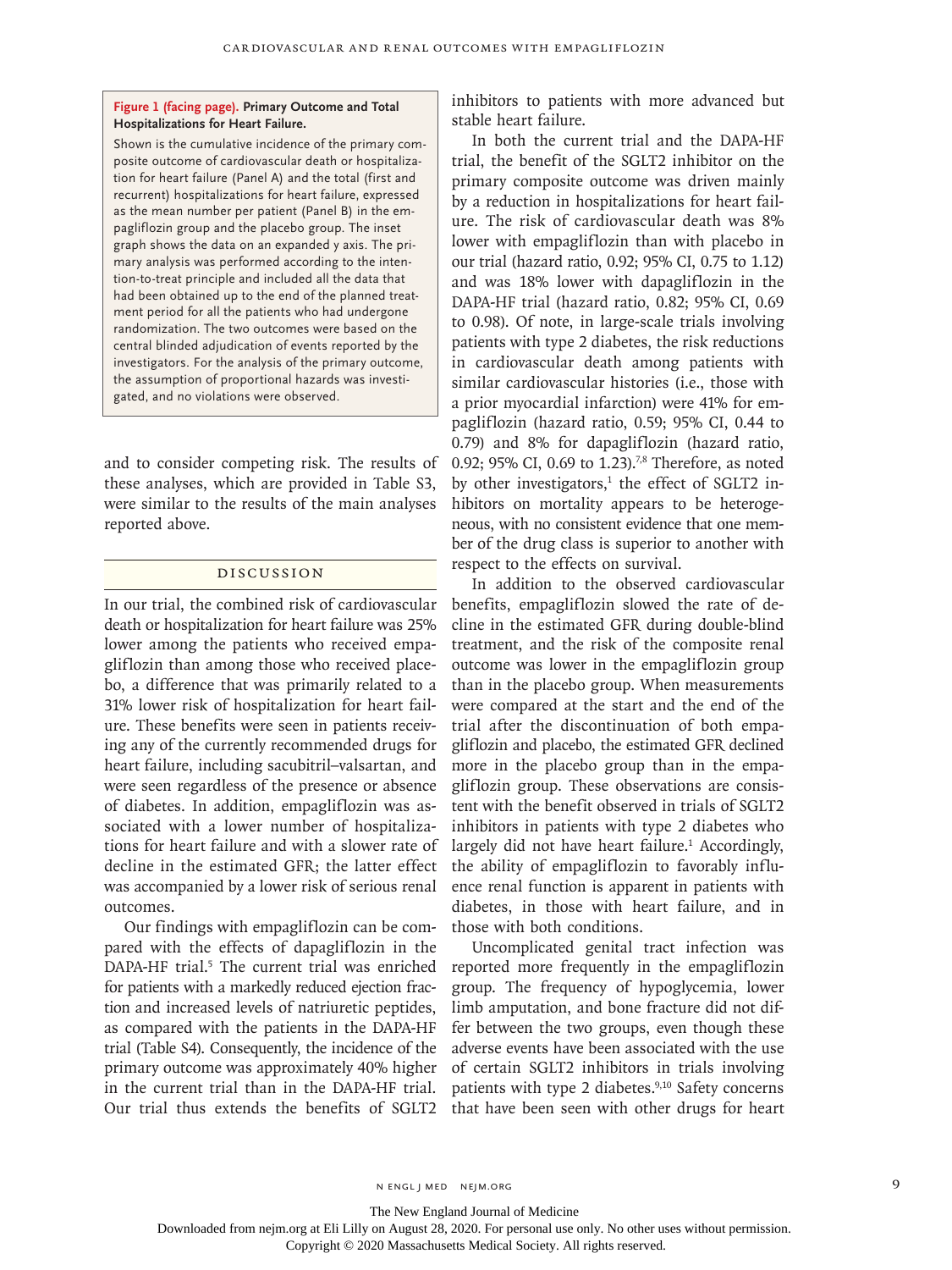#### **The NEW ENGLAND JOURNAL of MEDICINE**

| Subgroup                                                                                                                         | Empagliflozin                         | Placebo  |                             | Hazard Ratio (95% CI) |
|----------------------------------------------------------------------------------------------------------------------------------|---------------------------------------|----------|-----------------------------|-----------------------|
|                                                                                                                                  | no. of patients with events/total no. |          |                             |                       |
| Overall                                                                                                                          | 361/1863                              | 462/1867 | HН                          | $0.75(0.65 - 0.86)$   |
| Baseline diabetes status                                                                                                         |                                       |          |                             |                       |
| <b>Diabetes</b>                                                                                                                  | 200/927                               | 265/929  | ⊢⊷⊣                         | $0.72$ (0.60-0.87)    |
| No diabetes                                                                                                                      | 161/936                               | 197/938  | ⊢⊷                          | $0.78$ (0.64-0.97)    |
| Age                                                                                                                              |                                       |          |                             |                       |
| $<$ 65 yr                                                                                                                        | 128/675                               | 193/740  | ╺                           | $0.71(0.57 - 0.89)$   |
| $\geq 65$ yr                                                                                                                     | 233/1188                              | 269/1127 | ⊢∎⊣                         | $0.78(0.66 - 0.93)$   |
| Sex                                                                                                                              |                                       |          |                             |                       |
| Male                                                                                                                             | 294/1426                              | 353/1411 | ⊢∎⊣                         | $0.80(0.68 - 0.93)$   |
| Female                                                                                                                           | 67/437                                | 109/456  |                             | $0.59(0.44 - 0.80)$   |
| Race                                                                                                                             |                                       |          |                             |                       |
| White                                                                                                                            | 264/1325                              | 289/1304 |                             | $0.88(0.75 - 1.04)$   |
| <b>Black</b>                                                                                                                     | 24/123                                | 48/134   |                             | $0.46$ (0.28-0.75)    |
| Asian                                                                                                                            | 62/337                                | 99/335   |                             | $0.57(0.41 - 0.78)$   |
| Other                                                                                                                            | 5/51                                  | 14/63    |                             | $0.41(0.15 - 1.14)$   |
| Baseline body-mass index                                                                                                         |                                       |          |                             |                       |
| $<$ 30                                                                                                                           | 226/1263                              | 322/1300 | ⊢∎⊣                         | $0.70(0.59 - 0.83)$   |
| $\geq 30$                                                                                                                        | 135/600                               | 140/567  | –⊪                          | $0.85(0.67 - 1.08)$   |
| Baseline eGFR (CKD-EPI)                                                                                                          |                                       |          |                             |                       |
| $\geq 60$                                                                                                                        | 159/969                               | 224/960  | ⊢⊷⊣                         | $0.67(0.55 - 0.83)$   |
| <60                                                                                                                              | 202/893                               | 237/906  | ۰.                          | $0.83(0.69 - 1.00)$   |
| HF hospitalization in ≤12 mo                                                                                                     |                                       |          |                             |                       |
| No                                                                                                                               | 208/1286                              | 285/1293 | ⊢∎⊣                         | $0.71(0.60 - 0.85)$   |
| Yes                                                                                                                              | 153/577                               | 177/574  | ⊢                           | $0.79(0.64 - 0.99)$   |
| Cause of heart failure                                                                                                           |                                       |          |                             |                       |
| Ischemic                                                                                                                         | 207/983                               | 236/946  | ⊢∙                          | $0.82$ (0.68-0.99)    |
| Nonischemic                                                                                                                      | 154/880                               | 226/921  | ⊢⊷⊣                         | $0.67$ (0.55-0.82)    |
| Baseline NYHA class                                                                                                              |                                       |          |                             |                       |
| $\mathbf{H}$                                                                                                                     | 220/1399                              | 299/1401 | ⊢∎⊣                         | $0.71(0.59 - 0.84)$   |
| III or IV                                                                                                                        | 141/464                               | 163/466  |                             | $0.83$ (0.66-1.04)    |
| Heart failure physiology                                                                                                         |                                       |          |                             |                       |
| LVEF ≤30% and NT-proBNP <median< td=""><td>80/699</td><td>115/724</td><td></td><td><math>0.70(0.53 - 0.93)</math></td></median<> | 80/699                                | 115/724  |                             | $0.70(0.53 - 0.93)$   |
| LVEF ≤30% and NT-proBNP ≥median                                                                                                  | 169/631                               | 249/661  |                             | $0.65(0.53 - 0.79)$   |
| LVEF > 30%                                                                                                                       | 108/526                               | 97/475   | ⊣                           | $0.99(0.76 - 1.31)$   |
| Baseline use of MRA                                                                                                              |                                       |          |                             |                       |
| <b>No</b>                                                                                                                        | 118/557                               | 132/512  | ÷                           | $0.76$ (0.59-0.97)    |
| Yes                                                                                                                              | 243/1306                              | 330/1355 | ⊢∎⊣                         | $0.75(0.63 - 0.88)$   |
| Baseline use of ARNi                                                                                                             |                                       |          |                             |                       |
| <b>No</b>                                                                                                                        | 310/1523                              | 369/1480 | ⊢∎⊣                         | $0.77(0.66 - 0.90)$   |
| Yes                                                                                                                              | 51/340                                | 93/387   |                             | $0.64$ (0.45-0.89)    |
|                                                                                                                                  |                                       |          |                             |                       |
|                                                                                                                                  |                                       | 0.125    | 0.25<br>0.5<br>1.0          | 2.0<br>4.0<br>8.0     |
|                                                                                                                                  |                                       |          | <b>Empagliflozin Better</b> | <b>Placebo Better</b> |

# **Figure 2. Primary Outcome in Prespecified Subgroups.**

Shown is the risk of the primary outcome in key subgroups of patients. The size of the squares for the hazard ratios is proportional to the size of the subgroup. The body-mass index is the weight in kilograms divided by the square of the height in meters. Race was reported by the patients. ARNi denotes angiotensin receptor–neprilysin inhibitor, CKD-EPI Chronic Kidney Disease Epidemiology Collaboration, HF heart failure, eGFR estimated glomerular filtration rate, LVEF left ventricular ejection fraction, MRA mineralocorticoid receptor antagonist, NT-proBNP N-terminal prohormone of brain natriuretic peptide, and NYHA New York Heart Association.

> failure (e.g., hypotension, volume depletion, renal dysfunction, bradycardia, and hyperkalemia) were not evident with empagliflozin in the current trial.

Overall, in this trial, empagliflozin was associated with a lower combined risk of cardiovascular death or hospitalization for heart failure than placebo and with a slower progressive

10 N ENGL J MED NEJM.ORG

The New England Journal of Medicine

Downloaded from nejm.org at Eli Lilly on August 28, 2020. For personal use only. No other uses without permission.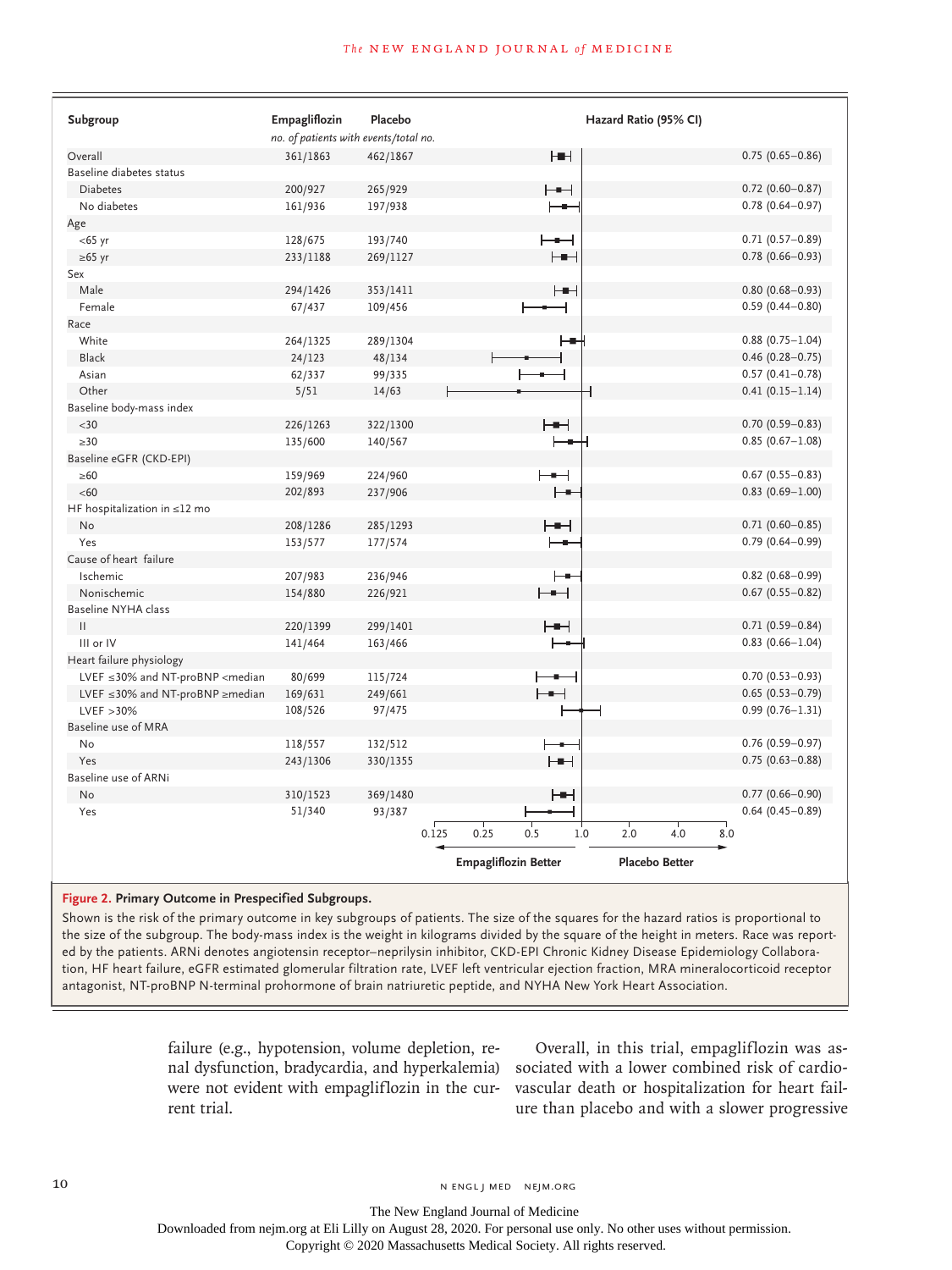

**Figure 3. Changes in the Estimated Glomerular Filtration Rate.**

Shown are the adjusted mean changes from baseline in the estimated GFR, as calculated with the Chronic Kidney Disease Epidemiology Collaboration equation. The I bars indicate the standard error. The on-treatment data were analyzed with the use of a mixed model for repeated measures that included age and baseline estimated GFR as linear covariates and sex, region, baseline left ventricular ejection fraction, baseline diabetes status, last projected visit based on dates of randomization and trial closure, baseline estimated GFR according to visit, and visit according to treatment interactions as fixed effects. A different model was used to analyze the slope of the change in the estimat-

decline in renal function in patients with chronic heart failure and a reduced ejection fraction, regardless of the presence or absence of diabetes.

Supported by Boehringer Ingelheim and Eli Lilly.

Disclosure forms provided by the authors are available with the full text of this article at NEJM.org.

A data sharing statement provided by the authors is available with the full text of this article at NEJM.org.

#### **Appendix**

The authors' full names and academic degrees are as follows: Milton Packer, M.D., Stefan D. Anker, M.D., Ph.D., Javed Butler, M.D., Gerasimos Filippatos, M.D., Stuart J. Pocock, Ph.D., Peter Carson, M.D., James Januzzi, M.D., Subodh Verma, M.D., Ph.D., Hiroyuki Tsutsui, M.D., Martina Brueckmann, M.D., Waheed Jamal, M.D., Karen Kimura, Ph.D., Janet Schnee, M.D., Cordula Zeller, Dipl.Math., Daniel Cotton, M.S., Edimar Bocchi, M.D., Michael Böhm, M.D., Ph.D., Dong-Ju Choi, M.D., Vijay Chopra, M.D., Eduardo Chuquiure, M.D., Nadia Giannetti, M.D., Stefan Janssens, M.D., Ph.D., Jian Zhang, M.D., Ph.D., Jose R. Gonzalez Juanatey, M.D., Sanjay Kaul, M.D., Hans-Peter Brunner-La Rocca, M.D., Bela Merkely, M.D., Stephen J. Nicholls, M.D., Sergio Perrone, M.D., Ileana Pina, M.D., Piotr Ponikowski, M.D., Naveed Sattar, M.D., Michele Senni, M.D., Marie-France Seronde, M.D., Jindrich Spinar, M.D., Iain Squire, M.D., Stefano Taddei, M.D., Christoph Wanner, M.D., and Faiez Zannad, M.D., Ph.D.

The authors' affiliations are as follows: Baylor Heart and Vascular Institute, Baylor University Medical Center, Dallas (M.P.); Imperial College (M.P.) and the Department of Medical Statistics, London School of Hygiene and Tropical Medicine (S.J.P.), London, BHF Glasgow Cardiovascular Research Centre, University of Glasgow, Glasgow (N.S.), and the Department of Cardiovascular Sciences, University of Leicester and National Institute for Health Research Biomedical Research Centre, Glenfield Hospital, Leicester (I.S.) — all in the United Kingdom; the Department of Cardiology and Berlin Institute of Health Center for Regenerative Therapies, German Center for Cardiovascular Research Partner Site Berlin, Charité Universitätsmedizin, Berlin (S.D.A.), Boehringer Ingelheim International, Ingelheim (M. Brueckmann, W.J.), Faculty of Medicine Mannheim, University of Heidelberg, Mannheim (M. Brueckmann), Boehringer Ingelheim Pharma, Biberach (C.Z.), Klinik für Innere Medizin III, Saarland University, Homburg–Saar (M. Böhm), and the Department of Medicine, University Hospital of Würzburg, Würzburg (C.W.) — all in Germany; the Department of Medicine, University of Missis-

n engl j med nejm.org 11

The New England Journal of Medicine

Downloaded from nejm.org at Eli Lilly on August 28, 2020. For personal use only. No other uses without permission.